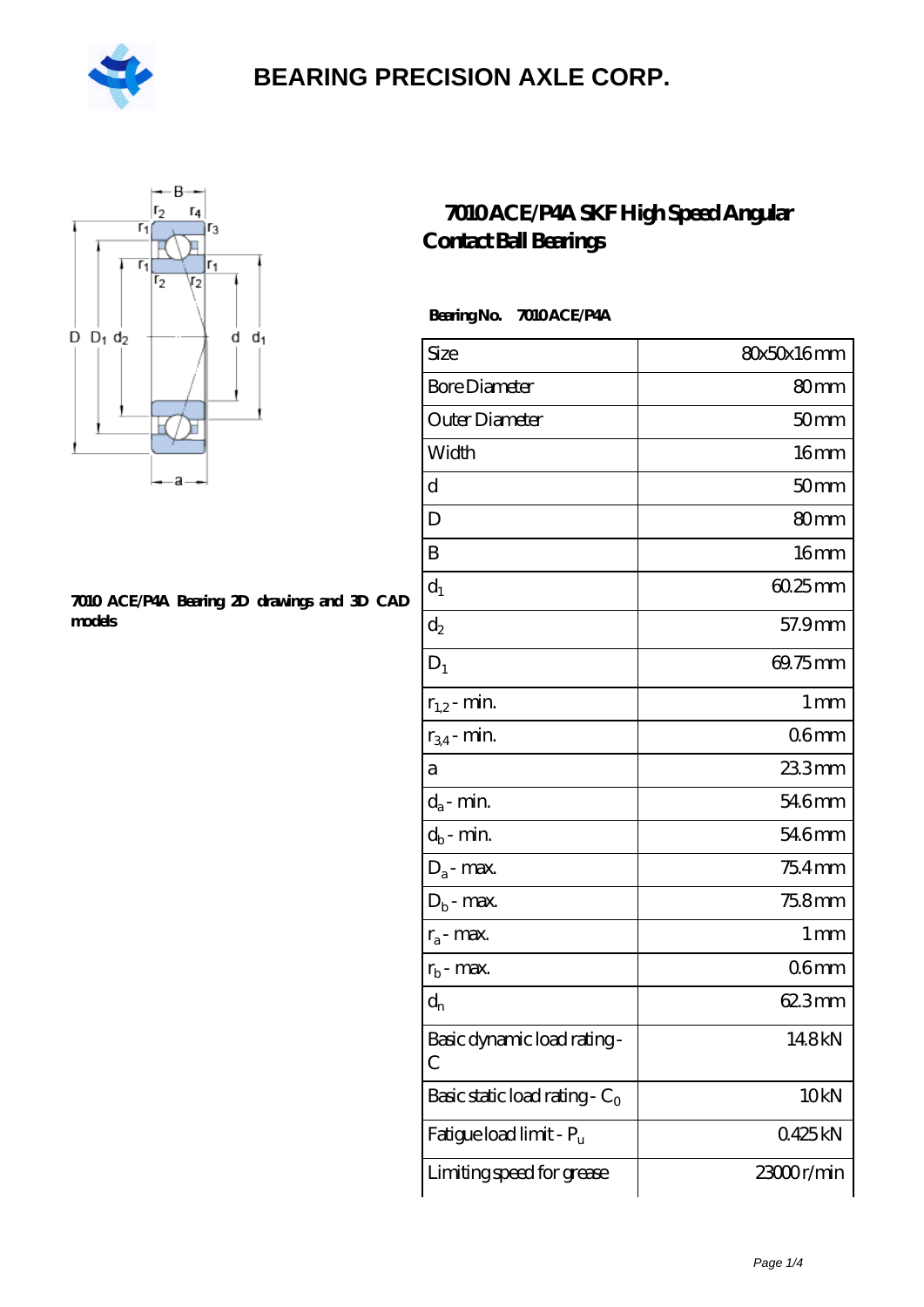

| lubrication                           |                 |
|---------------------------------------|-----------------|
| Limiting speed for oil<br>lubrication | 34000mm/min     |
| Ball - $D_w$                          | 7.938mm         |
| $Ball - z$                            | 21              |
| $G_{ref}$                             | 4.1 cm3         |
| Calculation factor - e                | 068             |
| Calculation factor - $Y_2$            | 0.87            |
| Calculation factor - $Y_0$            | 038             |
| Calculation factor - $X_2$            | Q41             |
| Calculation factor - $Y_1$            | 092             |
| Calculation factor - $Y_2$            | 1.41            |
| Calculation factor - $Y_0$            | 0.76            |
| Calculation factor - $X_2$            | 067             |
| Preload class $A - G_A$               | 130N            |
| Preload class $B - G_B$               | 400N            |
| Preload class $C - G_C$               | 800N            |
| Calculation factor - f                | 1.08            |
| Calculation factor - $f_1$            | 099             |
| Calculation factor - f <sub>2A</sub>  | 1               |
| Calculation factor - $f_{2B}$         | 1.03            |
| Calculation factor - $f_{\chi}$       | 1.06            |
| Calculation factor - $f_{HC}$         | 1               |
| Preload class A                       | 104N/micron     |
| Preload class B                       | 156N/micron     |
| Preload class C                       | 204N/micron     |
| $d_1$                                 | $6025$ mm       |
| $d_2$                                 | 57.9mm          |
| $D_1$                                 | 69.75mm         |
| $r_{1,2}$ min.                        | 1 <sub>mm</sub> |
|                                       |                 |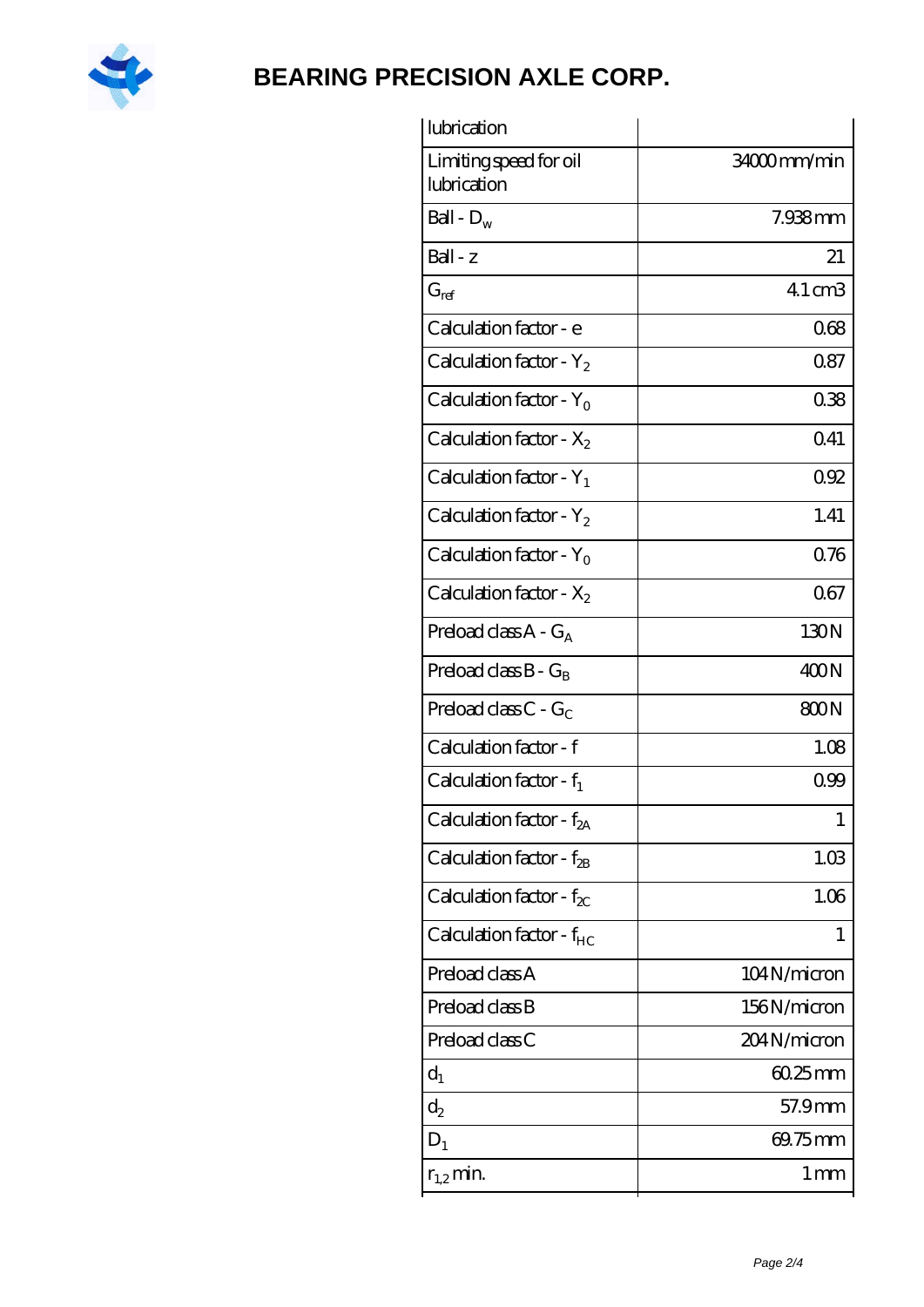

| $r_{34}$ min.                               | 06 <sub>mm</sub>  |
|---------------------------------------------|-------------------|
| $d_{a}$ min.                                | 54.6mm            |
| $d_h$ min.                                  | 546mm             |
| $D_a$ max.                                  | $754$ mm          |
| $Db$ max.                                   | 75.8mm            |
| $r_a$ max.                                  | $1 \,\mathrm{mm}$ |
| $rb$ max.                                   | 06 <sub>mm</sub>  |
| $d_{n}$                                     | 623mm             |
| Basic dynamic load rating C                 | 148kN             |
| Basic static load rating $C_0$              | 10 <sub>kN</sub>  |
| Fatigue load limit $P_{\rm u}$              | 0425kN            |
| Attainable speed for grease<br>lubrication  | 23000r/min        |
| Attainable speed for oil-air<br>lubrication | 34000r/min        |
| Ball diameter $D_w$                         | 7.938mm           |
| Number of balls z                           | 21                |
| Reference grease quantity<br>$G_{\rm ref}$  | $41 \text{ cm}^3$ |
| Preload class A $G_A$                       | 130N              |
| Static axial stiffness, preload<br>classA   | 104N/μ m          |
| Preload class $B G_B$                       | 400N              |
| Static axial stiffness, preload<br>classB   | $156N/\mu$ m      |
| Preload class C $G_C$                       | 800N              |
| Static axial stiffness, preload<br>classC   | 204N/µ m          |
| Calculation factor f                        | 1.08              |
| Calculation factor $f_1$                    | 099               |
| Calculation factor $f_{2A}$                 | T                 |
| Calculation factor $f_{2B}$                 | 1.03              |
| Calculation factor $f_{\chi}$               | 1.06              |
| Calculation factor $f_{HC}$                 | 1                 |
|                                             |                   |